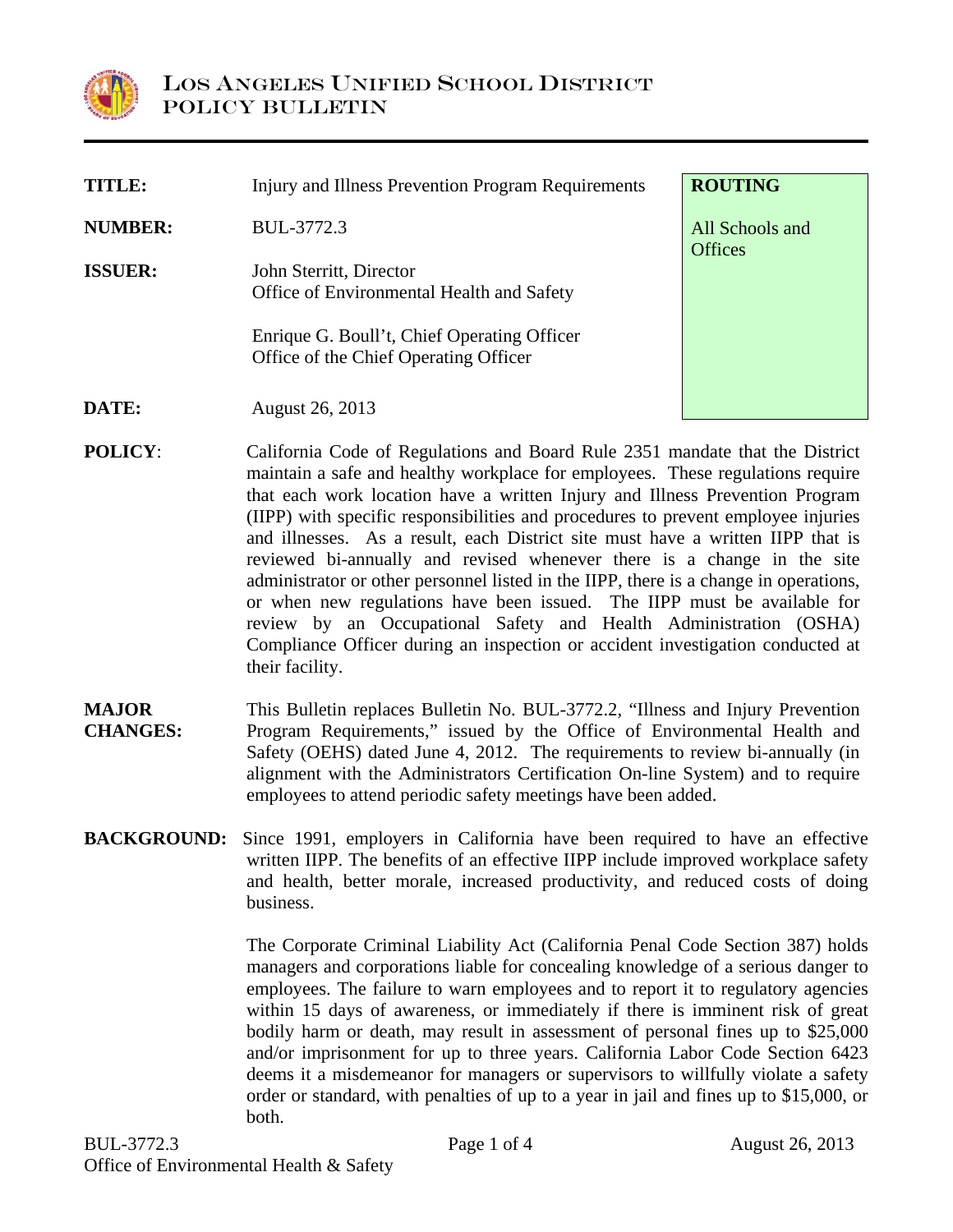

## **GUIDELINES:** I. RESPONSIBILITIES OF SITE ADMINISTRATOR

- 1. Each site administrator must develop and implement a written IIPP specific to their site. An IIPP template has been developed to assist in compliance with this requirement. To access the template follow the link http://www.lausd-oehs.org/injury-illness.asp and click on the link IIPP Template (\*.doc). Fill out the requested site specific information and print a completed copy of the IIPP to be kept in the main office with other District policies.
- 2. Training specific to the IIPP must be conducted for all employees annually and as new employees are hired. An IIPP PowerPoint Presentation has been developed to assist with the training requirements. To access the file follow the link http://www.lausd-oehs.org/injuryillness.asp and click on the link IIPP Training (PowerPoint). Training must be documented on sign-in sheets which can be found in the IIPP Template (Attachment D). Site administrators must not only provide health and safety training, but shall require all employees to attend periodic safety training.
- 3. A copy of the IIPP or a summary must be posted in the main administration building or other prominent location available to employees where notices are regularly posted regarding rules, regulations, and procedures (Attachment B in the IIPP Template).
- 4. The IIPP must be available for review by an Occupational Safety and Health Administration (OSHA) Compliance Officer during an inspection or accident investigation conducted at their facility. It is also subject to review by Office of Environmental Health and Safety staff.
- 5. The IIPP must be reviewed bi-annually by the site administrator and updated if there have been changes in personnel listed in the IIPP or changes in operations. These reviews must be conducted in accordance with the most current on Administrator Certification On-line System Memorandum. The Administrator Certification On-line System is designed to assist schools and offices to electronically certify that the required actions and activities have been completed in accordance with District nondiscrimination and safety mandates, policies, and procedures. Compliance with IIPP requirements are tracked through the Administrator Certification On-line System.
- 6. Accident investigations must be documented and submitted electronically using the Incident System Tracking Accountability Report (ISTAR) within 24 hours.
- 7. Serious employee injuries must be reported to Cal/OSHA within 8 hours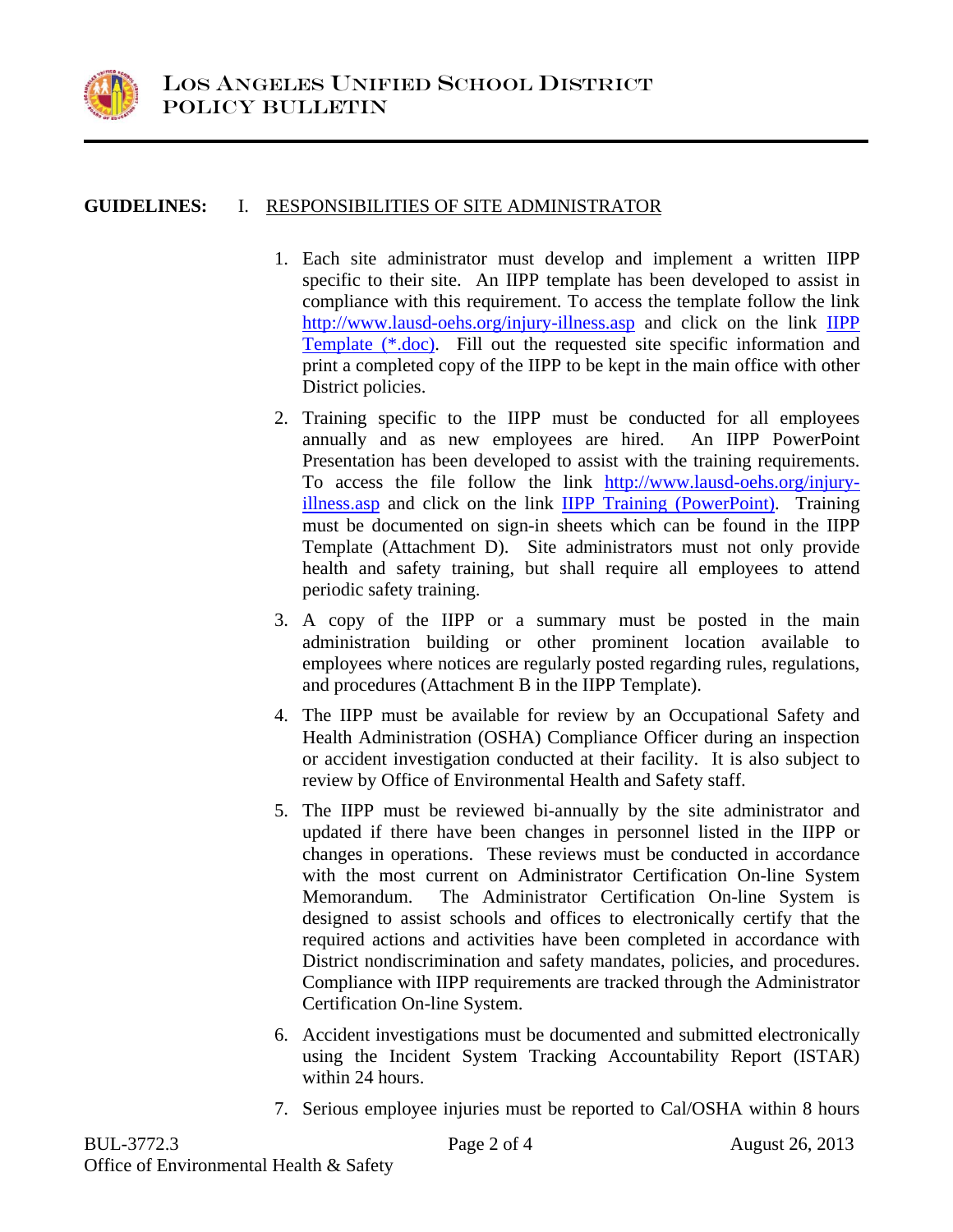

of the incident. The site administrator shall also notify OEHS of these incidents within the same time frame.

## II. MANDATORY ELEMENTS OF AN IIPP

Each site administrator is responsible for preparing, maintaining and implementing an IIPP at their location which must include each of the eight requirements listed below:

- 1. The identity of the person(s) at a specific site with authority and responsibility for implementing the program.
- 2. A system for ensuring that employees comply with safe and healthy work practices including training programs, disciplinary action, recognition, or other means.
- 3. A system for communicating with employees on matters relating to occupational safety and health including meetings, training programs, postings, safety committees or other means.
- 4. A system for identifying and evaluating workplace hazards, including written scheduled periodic inspections at least twice each year to identify unsafe conditions and work practices.
- 5. A procedure to investigate occupational injuries and illnesses.
- 6. A system for correcting unsafe or unhealthy conditions, work practices, or work procedures in a timely manner based on the severity of the hazard.
- 7. Training and instruction for new employees; when new hazards are introduced; employees given new job assignments, and for supervisors based on job specific hazards.
- 8. A system for recordkeeping and documenting each of the above requirements.

## III. MONITORING

- 1. The OEHS representative assigned to each site will review the written IIPP during periodic visits to ensure that all required elements are included and have been implemented. A comprehensive review of the site specific program is also conducted during routine Safe School Inspections.
- 2. An OEHS representative will provide site administrators with IIPP implementation assistance if requested.
- 3. OEHS will issue a written Corrective Action Notice (CAN) to the site administrator for any requirement that has not been implemented.
- 4. Site administrators are responsible for ensuring their written IIPP is completed and on file. Failure to do so may result in fines or other legal sanctions which are payable by the facility cited and potential disciplinary action against the site administrator.